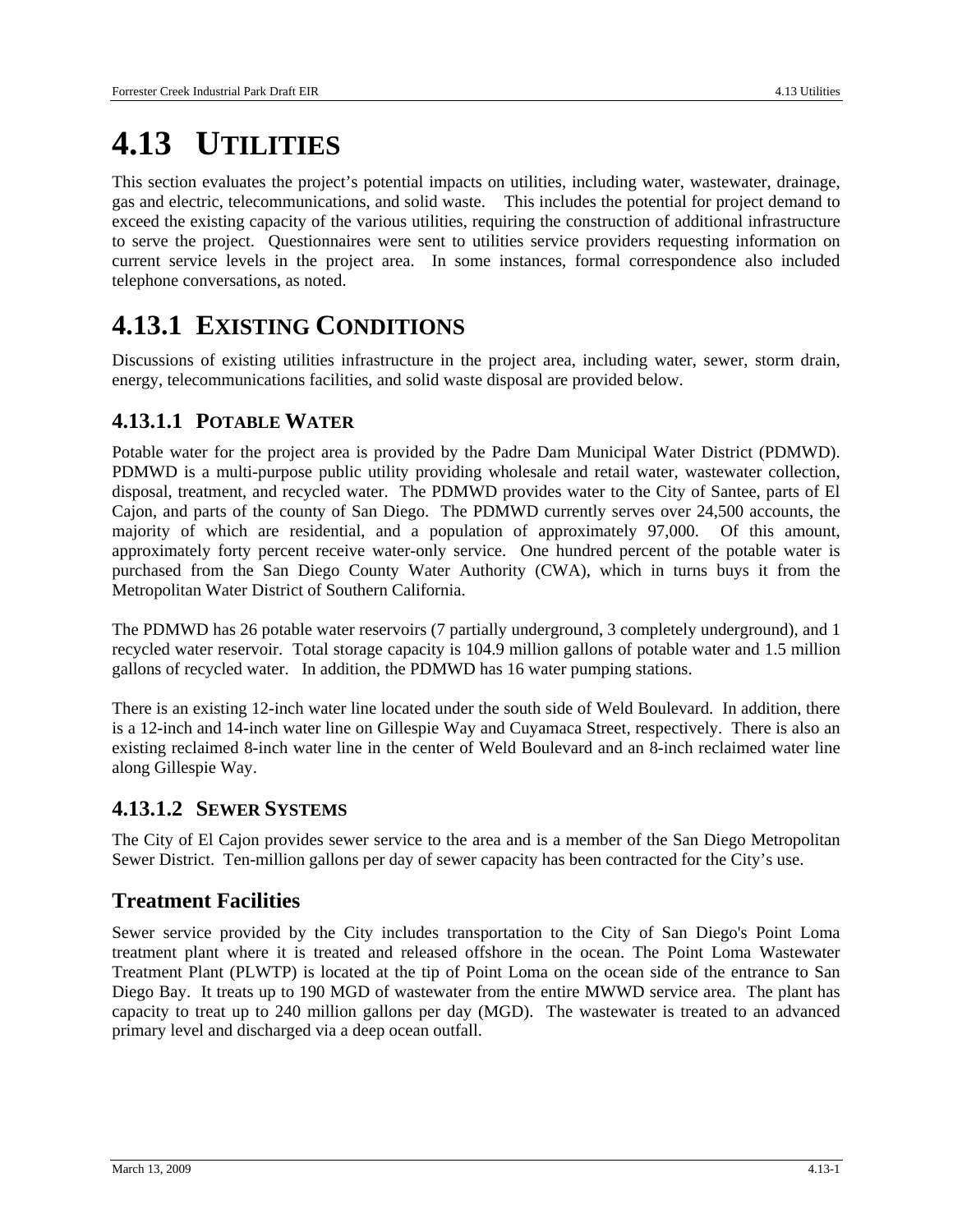# **Existing Infrastructure**

There is an existing 8-inch sewer line that is located below the north side of Weld Boulevard. In addition, there is an 8-inch sewer line on Gillespie Way and a 12-inch sewer line on Cuyamaca Street. The City of El Cajon's 33-inch outfall sewer runs along the west side of the Forrester Creek channel and is joined by the sewer lines in Weld Boulevard and Cuyamaca Street and a 6-inch sewer line in Cuyamaca Street north of the project site, that is owned by the Padre Dam Municipal Water District.

# **4.13.1.3 STORM DRAINAGE**

The majority of the proposed project site currently drains to two storm drains located adjacent to the project site within the City of El Cajon. Storm drains are located on Gillespie Way and Weld Boulevard. The storm drain at Weld Boulevard crosses the street approximately 85-feet east of the intersection of Gillespie Way and outlets to the south side of the project site. There is a double 21-inch storm drain on Weld Boulevard at the intersection of Cuyamaca Street that outlets to the southeast corner of the project site. All storm drains are directed into the Forrester Creek channel, which borders the northeastern corner of the project site. No improvements to the channel are proposed as part of this project.

# **4.13.1.4 ENERGY**

Electricity and natural gas is provided to the project area by San Diego Gas & Electric Company (SDG&E). Existing gas and electric facilities are located adjacent to the proposed project site. There is a 12kV overhead electric line that runs on the north side of Weld Boulevard from the Cuyamaca West development, located just south of the Forrester Creek Industrial Park site. Additionally, there is a 10 inch high pressure (400 pounds per square inch [psi]) gas line on Cuyamaca Street and a 3-inch high pressure gas line on Gillespie Way.

# **4.13.1.5 TELECOMMUNICATIONS**

Telecommunications services are provided to the project area by AT&T and Cox Communications.

# **4.13.1.6 SOLID WASTE**

Solid waste collection and recycling operations are provided to the project area by Waste Management, Inc. Solid waste generated by the project would be hauled to Sycamore Landfill, located in the City of San Diego. Sycamore Landfill is located on a 493-acre site and processes 3,965 tons of trash daily. The annual refuse delivery total for the year 2002 at the Sycamore Landfill was reported at 883,921 tons. According to the County of San Diego's Integrated Waste Management Plan Countywide Siting Element (January 2005), the Sycamore Landfill has a remaining available capacity to accept refuse until 2017. On November 10, 2008, the San Diego City Council voted to approve the expansion of Sycamore landfill from an existing total capacity of 71 million cubic yards to an expanded capacity of 157 million cubic yards. In addition, daily tonnage units for solid waste would be expanded.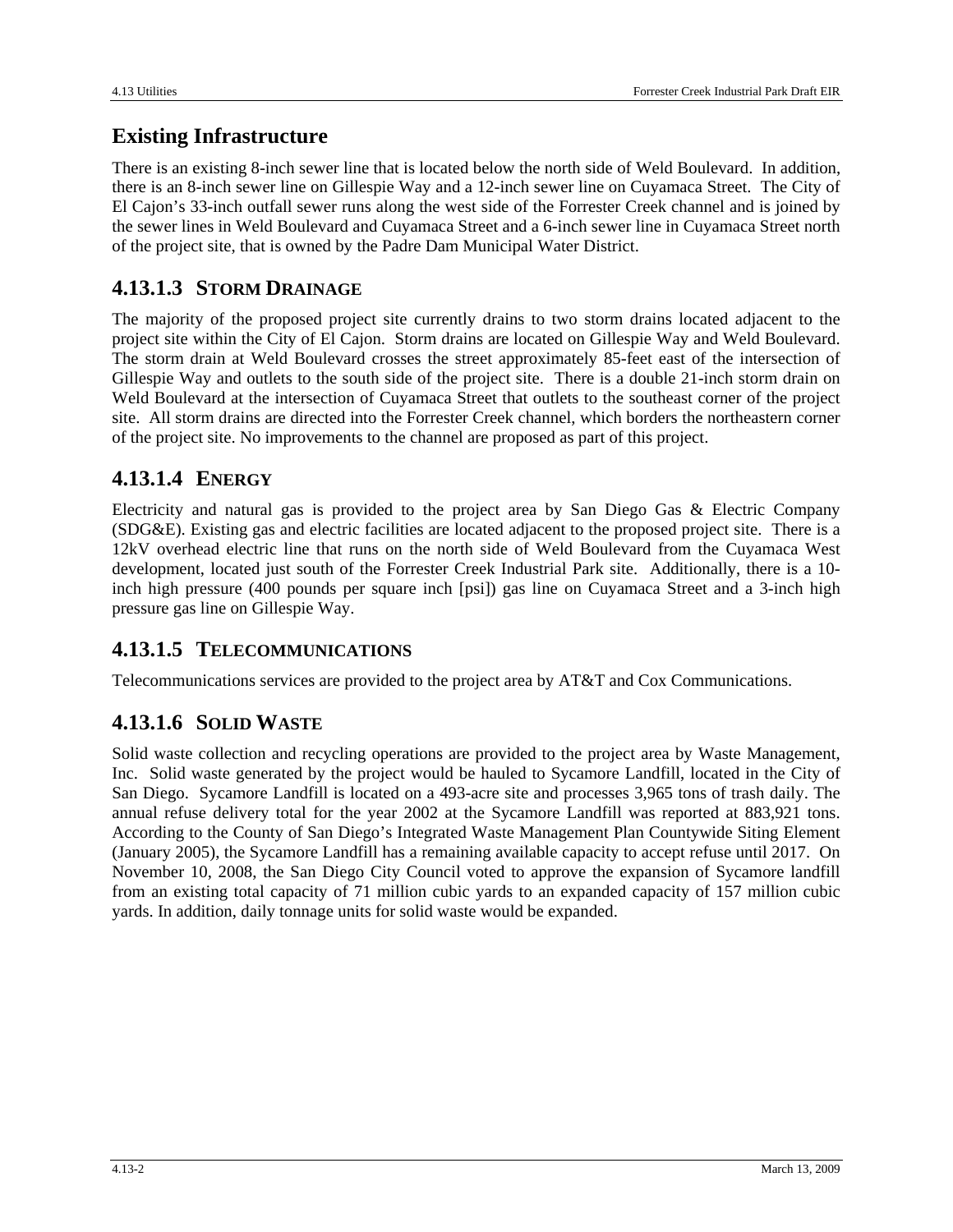# **4.13.2 REGULATORY FRAMEWORK**

### **4.13.2.1 STATE**

#### **Senate Bill 610**

On January 1, 2002, a new law, Senate Bill 610 (SB 610), took effect. SB 610, which has been codified in the Water Code beginning at Section 10910, requires the preparation of water supply assessments (WSAs) for projects within cities and counties that propose to construct 500 or more residential units or that will use an amount of water equivalent to what would be used by 500 residential units.

SB 610 stipulates that when an environmental review is required for approval by the lead agency of certain large development projects, the water agency that is to serve the development must complete a water supply assessment to evaluate the adequacy of water supplies available to meet demands. SB 610 states that the assessment must evaluate water supplies that are or will be available during normal, singledry and multiple-dry years during a 20-year projection to meet existing and planned future demands, including the demand associated with the Project. The assessment includes, among other information, an identification of existing water supply entitlements, water rights, or other water service contracts relevant to the identified water supply for the Project and water received in prior years pursuant to those entitlements, rights, and contracts and a description of the quantities of water received in prior years by the public water system.

### **Senate Bill 221**

SB 221 requires that the legislative body of a city or county which is empowered to approve, disapprove or conditionally approve a subdivision map must condition such approval upon proof of sufficient water supply. The term "sufficient water supply" is defined in SB 221 as the total water supplies available during normal, single-dry, and multiple-dry years within a 20-year projection that would meet the projected demand associated with the proposed subdivision. The definition of sufficient water supply also includes the requirement that sufficient water encompass not only the proposed subdivision, but also existing and planned future uses, including, but not limited to, agricultural and industrial uses.

Proof of sufficient water supply may be requested by the subdivision Applicant (presumably, the developer) or the local agency, at the local agency's discretion. This proof must be provided by the applicable public water system, which is required to provide written verification within 90 days of the request. In Bill 221, the term "public water system" is defined as a system for provision of piped water to 3,000 or more service connections. Certain collection and treatment facilities also qualify as public water systems. A public water system is responsible for verifying the sufficient water supply of a subdivision. If a public water system fails to provide the written verification within 90 days of the request, the local agency or any other interested party may seek a writ of mandamus to compel compliance by the public water system. The local agency may make its own finding if a public water system fails to provide a written verification.

If a public water system concludes that a sufficient water supply does not exist for a proposed project, then the local agency may make its own finding to the contrary. The local agency's conclusion may rely on water supplies that are not currently available, but would be by the time of the Project's completion. Further, the local agency's finding must be on the record and supported by substantial evidence, but there are no predetermined criteria for the local agency to satisfy in support of its finding.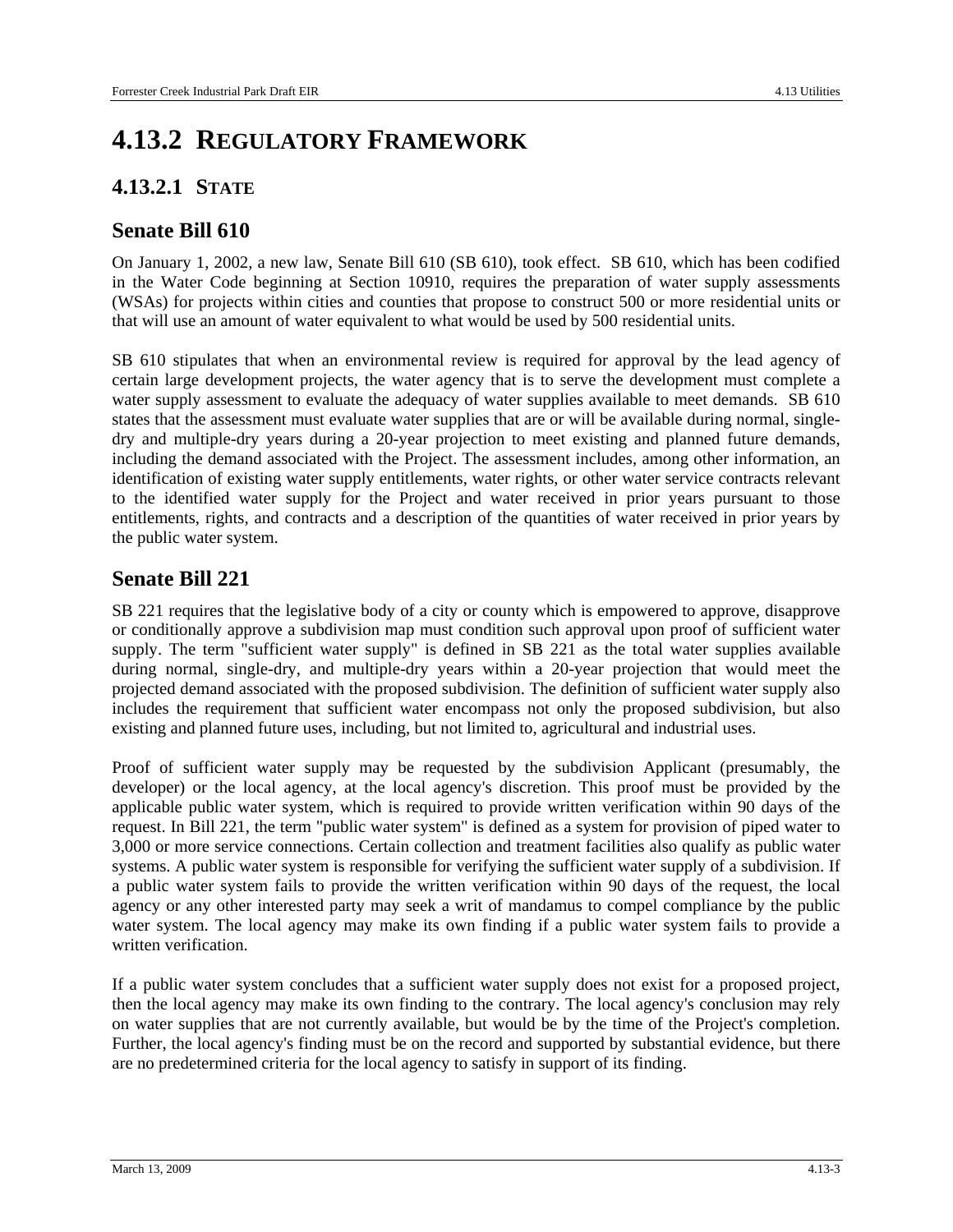# **Urban Water Management Planning Act (California Water Code, Division 6, Part 2.6, Section 10610 et. seq.)**

The Urban Water Management Planning Act was developed due to concerns for potential water supply shortages throughout California. It requires information on water supply reliability and water use efficiency measures. Urban water suppliers are required, as part of the Act, to develop and implement Urban Water Management Plans to describe their efforts to promote the efficient use and management of water resources.

# **Water Conservation Projects Act**

The State of California's requirements for water conservation are codified in the Water Conservation Projects Act of 1985 (Water Code Sections 11950-11954), which encourages local agencies and private enterprise to implement potential water conservation and reclamation projects.

# **California Integrated Waste Management Act - AB 939**

The California Integrated Waste Management Act of 1989 (AB 939) established the current organization, structure, and mission of the California Integrated Waste Management Board (CIWMB) with an integrated waste management hierarchy that consists of the following (in order of importance): source reduction, recycling, composting, and land disposal of solid waste.

# **Porter-Cologne Water Quality Control Act**

The Porter-Cologne Water Quality Control Act, codified in the California Water Code, authorizes the State Water Resources Control Board (SWRCB) to implement programs to control pollution discharges into state waters. This law essentially implements the requirements of the Federal Clean Water Act. Pursuant to this law, the Regional Water Quality Control Board (RWQCB) establishes the wastewater concentrations of a number of specific hazardous substances in treated wastewater discharge.

# **4.13.3 IMPACT SIGNIFICANCE CRITERIA**

The following criteria were used to determine whether impacts to water and sewer systems, stormwater discharge facilities, energy services, communications facilities, and solid waste services would be considered significant.

### **4.13.3.1 POTABLE WATER**

The proposed project would have a significant impact on potable water systems if:

- The project would not have sufficient water supplies to serve the project from existing entitlements and resources, so that new or expanded entitlements would be needed; and/or
- The project would require or result in the construction of new water facilities or the expansion of existing facilities, the construction of which could cause significant environmental effects.

# **4.13.3.2 SEWER SYSTEM**

The proposed project would have a significant impact on sewer systems if:

• The additional demand placed on sewer infrastructure were to exceed the City of El Cajon's contracted sewer capacity of 10.92 million gallons per day;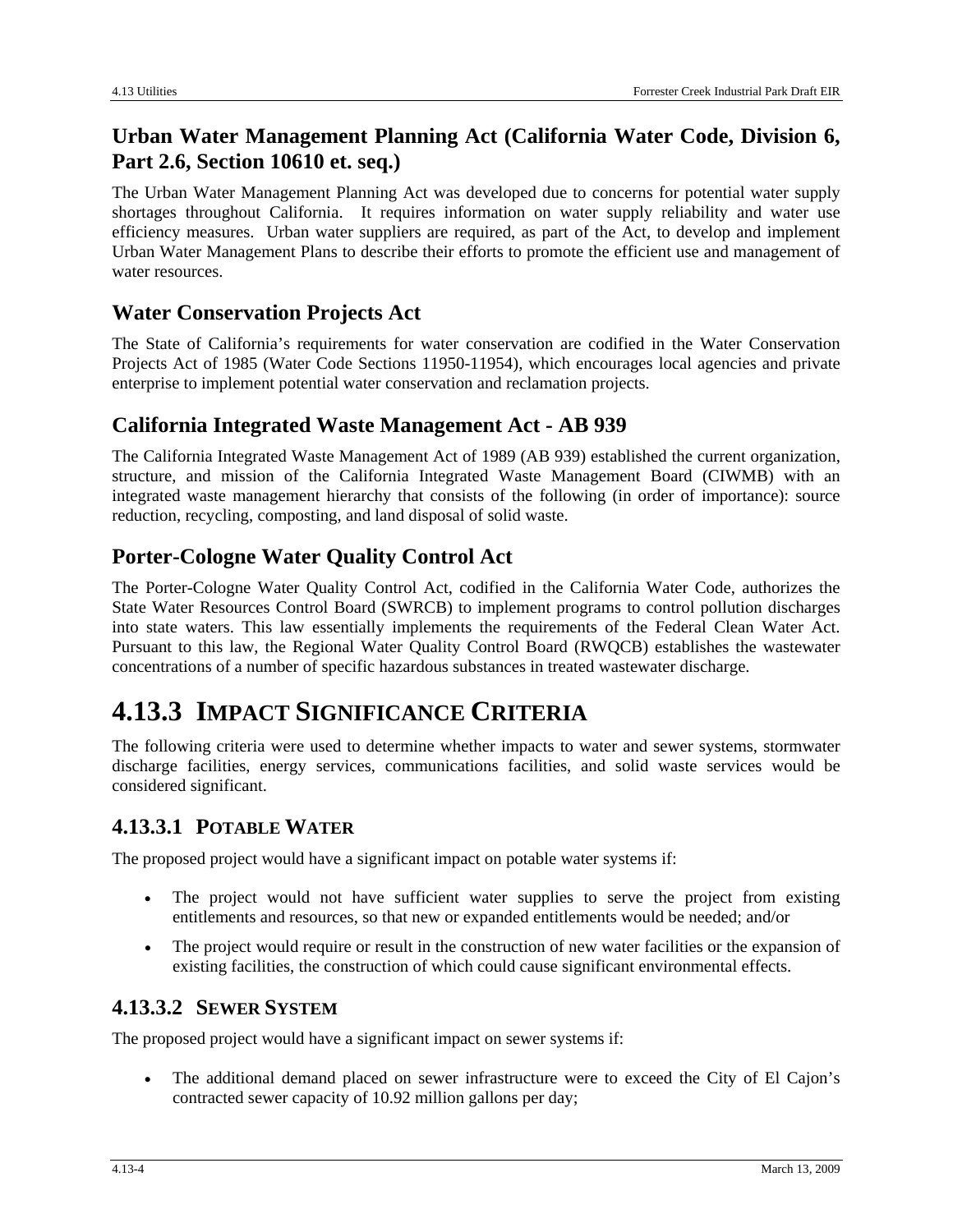- The project would require or result in the construction of new wastewater treatment facilities or the expansion of existing facilities, the construction of which could cause significant environmental effects; and/or
- The project would result in a determination by the wastewater treatment provider which serves the project that it has inadequate capacity to serve the project's projected demand in addition to the provider's existing commitments.

#### **4.13.3.3 STORMWATER DISCHARGE**

The proposed project would have a significant impact on stormwater systems if it would require or result in the construction of new storm water facilities, the construction of which could cause significant environmental effects.

# **4.13.3.4 ENERGY**

The proposed project would have a significant impact on electrical and natural gas systems if estimated project energy consumption exceeded the capacity of existing facilities such that additional transmission or distribution lines would have to be installed and/or electrical substations upgraded.

### **4.13.3.5 COMMUNICATION FACILITIES**

The proposed project would have a significant impact on communications facilities if it would require or result in the construction of new communications infrastructure, the construction of which could cause significant environmental effects.

#### **4.13.3.6 SOLID WASTE DISPOSAL**

The proposed project would have a significant impact to solid waste services if:

- The project would not be served by a landfill with sufficient permitted capacity to accommodate the project's solid waste disposal needs; and/or
- The project would not comply with federal, state and local statutes and regulations related to solid waste.

# **4.13.4 ISSUE 1 – WATER SUPPLY AND INFRASTRUCTURE**

*Would the proposed project have sufficient water supplies to serve the project from existing entitlements and resources, or would new or expanded entitlements be needed?* 

*Would the proposed project require or result in the construction of new water facilities or the expansion of existing facilities, the construction of which could cause significant environmental effects?* 

#### **4.13.4.1 IMPACT ANALYSIS**

The PDMWD currently supplies water to the area surrounding the proposed project. Personal communication with Joanne Canfield of PDMWD on July 8, 2008 indicated that sufficient water supplies would be available to service the proposed project, and construction of new water facilities or the expansion of existing facilities would not be necessary. Therefore, no impact to water supply and infrastructure would occur.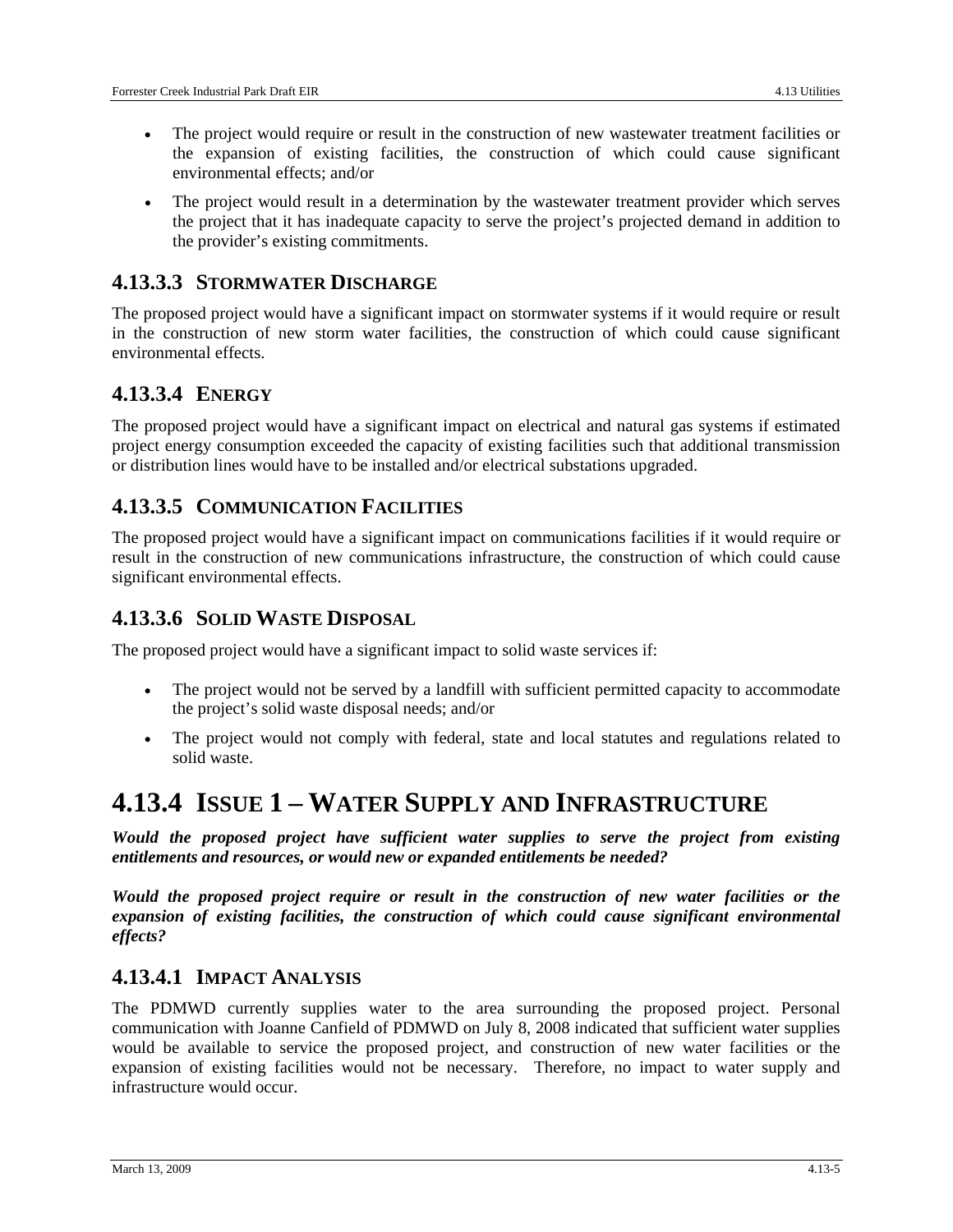# **4.13.4.2 SIGNIFICANCE OF IMPACT**

Implementation of the proposed project would not result in substantial impacts to potable water systems. Therefore, no impact would occur.

# **4.13.4.3 MITIGATION, MONITORING, AND REPORTING**

Because the proposed project would not result in significant impacts related to water supply and infrastructure, no mitigation measures are provided.

# **4.13.5 ISSUE 2 – WASTEWATER TREATMENT REQUIREMENTS, CAPACITY, AND INFRASTRUCTURE**

*Would the proposed project exceed the City of El Cajon's contracted sewer capacity of 10.92 million gallons per day?* 

*Would the proposed project result in a determination by the wastewater treatment provider which serves the project that it has adequate capacity to serve the project's projected demand in addition to its existing commitments?* 

*Would the proposed project require or result in the construction of new wastewater treatment facilities or the expansion of existing facilities, the construction of which could cause significant environmental effects?* 

# **4.13.5.1 IMPACT ANALYSIS**

# **Wastewater Treatment**

The proposed project would result in a sewer demand of 374,075 gallons per day, based on the peak flow (pers. comm., Ambrose Wong, Burkett & Wong Engineers, July 8, 2008). Currently, the City of El Cajon is utilizing approximately 8.9 million gallons per day of its allotted 10.92 million gallons per day of sewer capacity from the PLWTP (personal communication, Bob Griswold, City of El Cajon, October 16, 2008). As stipulated in the contract between the City of El Cajon and the San Diego Metropolitan Sewer District, the PLWTP has the capacity to treat the City of El Cajon's allotted sewer capacity. Therefore, the addition of 374,075 gallons per day would not exceed the City's existing sewer allotment.

Using SANDAG 2030 population projections, the City of El Cajon estimates that in 2030, the City will require the treatment of approximately 10.0 million gallons per day of sewage, which is still within the 10.92 million gallons per day allotment (City of El Cajon, 2006). It is assumed that the proposed project would be included in the 2030 projections. However, there would be adequate sewer capacity available in 2030 to serve the proposed project's sewer demand (374,075 gallons per day) in addition to the City's 2030 sewer treatment requirement of 10.0 million gallons per day. Therefore, it is anticipated that the City of El Cajon and PLWTP would have adequate capacity to receive and treat wastewater from the proposed project now and into the future. Implementation of the proposed project would not result in a potentially significant impact with regard to wastewater treatment requirements.

# **Wastewater Infrastructure Improvements**

The proposed project would result in a sewer demand of 374,075 gallons per day, based on peak flow (pers. comm., Ryan Suarez, Burkett & Wong Engineers, January 11, 2005). There is an existing 12-inch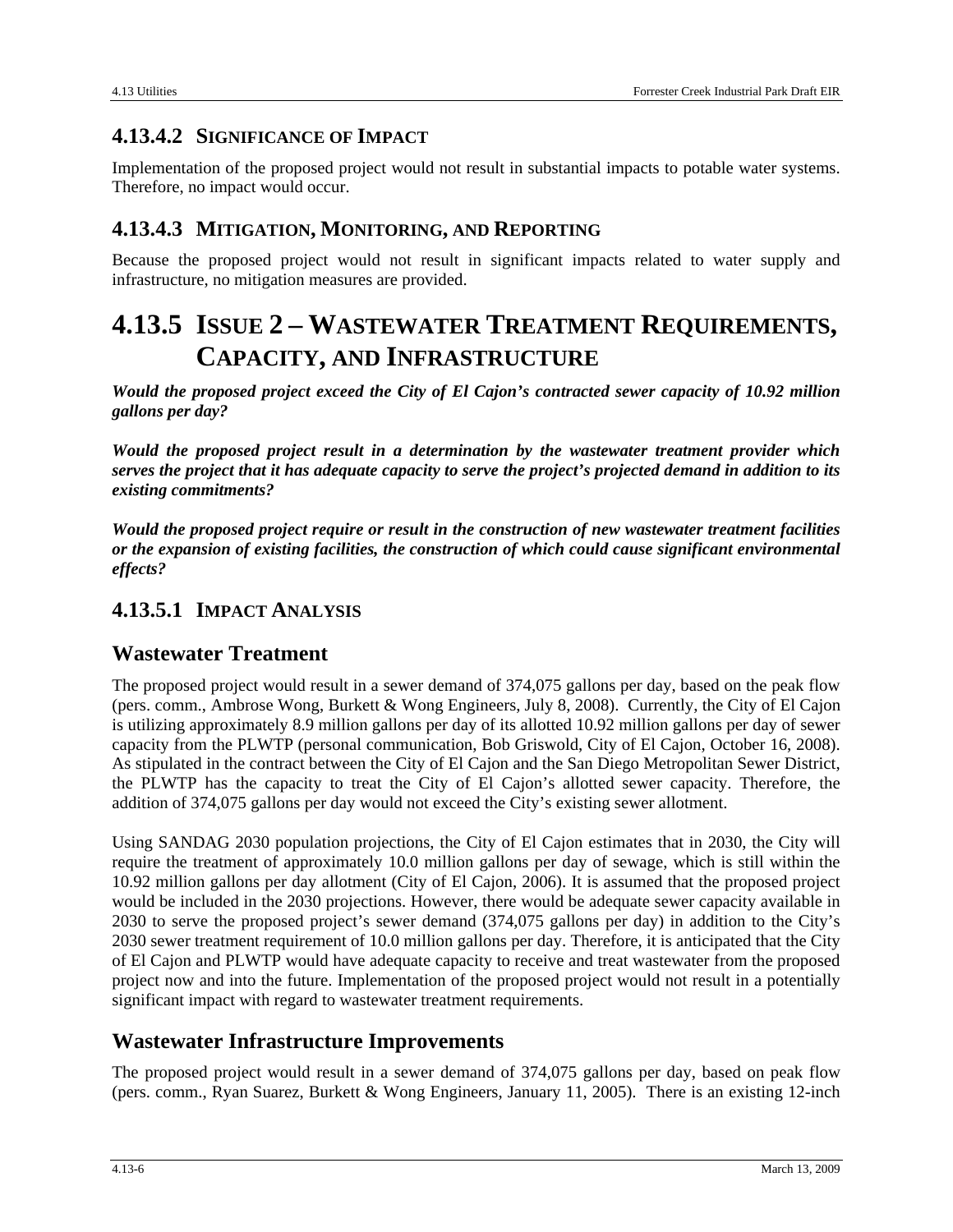main in Cuyamaca Street and an 8-inch main in Weld Boulevard that have the capacity to serve the project site. There is also a 33-inch trunk sewer adjacent to the project site; however, connection to the trunk sewer is not acceptable. There are no plans for any sewer infrastructure improvements in the project area. In addition, all public or private sewers must be built to City of El Cajon standards; therefore, the proposed project would be consistent with all plans and policies of the City.

### **4.13.5.2 SIGNIFICANCE OF IMPACT**

The proposed project would not result in a significant impact with respect to wastewater treatment requirements, wastewater treatment capacity or sewer infrastructure improvements. Therefore, no impact would occur.

#### **4.13.5.3 MITIGATION, MONITORING, AND REPORTING**

Because no impact was identified, no mitigation is required.

# **4.13.6 ISSUE 3 – STORMWATER FACILITIES**

*Would the proposed project require or result in the construction of new storm water facilities, the construction of which could cause significant environmental effects?* 

# **4.13.6.1 IMPACT ANALYSIS**

As discussed in Section 4.8, Hydrology and Water Quality, development of the proposed project would increase the peak volume of stormwater runoff from the site due to an increase in impervious surfaces. The increase in surface runoff would have the potential to result in the risk of flooding and/or exceedance of the storm drain capacity of the site. Implementation of mitigation measures identified in Section 4.8, Hydrology and Water Quality, would reduce potential impacts associated with storm drain capacity to below a level of significance. In addition, all storm water facilities conveying project runoff would be located on site and drain directly to Forrester Creek. The construction of these facilities has been evaluated Chapter 4.0, Environmental Analysis, of this EIR, and any impacts resulting from construction of on-site stormwater facilities has been mitigated to below a level of significance. The project would not require or result in the construction or upgrade of any existing off-site stormwater facilities which may result in a physical impact to the environment. Therefore, the proposed project would not result in a significant impact associated with the construction of new storm water facilities.

#### **4.13.6.2 SIGNIFICANCE OF IMPACT**

The proposed project would not result in a significant impact associated with the construction of new storm water facilities.

### **4.13.6.3 MITIGATION, MONITORING, AND REPORTING**

Because no significant impact would occur, no mitigation measures are necessary.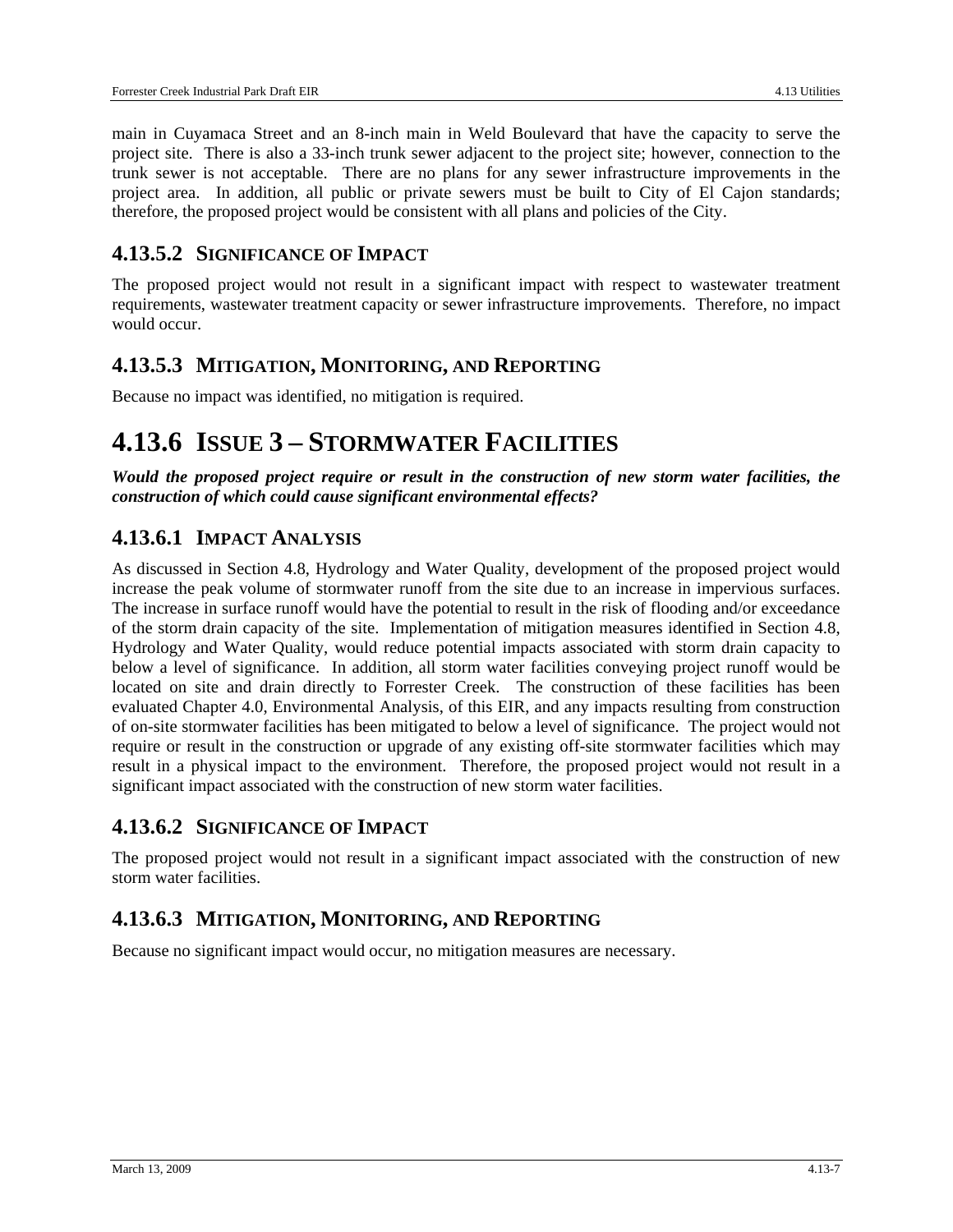# **4.13.7 ISSUE 4 – NATURAL GAS, ELECTRICITY, AND TELECOMMUNICATIONS FACILITIES**

*Would the proposed project's energy consumption exceed the capacity of existing facilities such that additional transmission or distribution lines must be installed and/or electrical substations upgraded?* 

*Would implementation of the proposed project require or result in the construction or expansion of telecommunications facilities, the construction of which could have an adverse physical effect on the environment?* 

# **4.13.7.1 IMPACT ANALYSIS**

The proposed project would require natural gas and electricity service from SDG&E, which services the project area. In accordance with SDG&E's "Rules for the Sale of Electric Energy" filed with and approved by the California Public Utilities Commission, SDG&E has indicated that it has the ability to make available natural gas and electric service to the project site (SDG&E, 2005).

Project construction would include the extension of gas and electric lines from existing facilities located within both the Weld Boulevard and Cuyamaca Street right-of-way. Existing SDG&E facilities have adequate capacity to serve the project site and no new SDG&E facilities would be needed. The project would require transformers to be placed on site and these have been included within the project design. A Utilities Site Plan report conducted in 2008 determined that the future electric load of the proposed project would be within the capacity of existing SDG&E feeders (Butsko Utility Design, 2008). The project would also be within the existing service capacity of AT&T, the project site's telecommunications provider, and would not require the construction or expansion of telecommunications facilities (pers. comm., Steve Shelby, Butsko Utility Design, July 9, 2008). Therefore, the proposed project would not have a significant impact to natural gas, electricity or telecommunications facilities.

# **4.13.7.2 SIGNIFICANCE OF IMPACT**

The proposed project would not result in a significant impact associated with the construction of new natural gas, electricity or telecommunications facilities.

# **4.13.7.3 MITIGATION, MONITORING, AND REPORTING**

Because no significant impact would occur, no mitigation measures are necessary.

# **4.13.8 ISSUE 5 – SOLID WASTE DISPOSAL**

*Would the proposed project be served by a landfill with sufficient permitted capacity to accommodate the project's solid waste disposal needs?* 

# **4.13.8.1 IMPACT ANALYSIS**

The proposed industrial manufacturing project would generate approximately .0059 tons/square foot of waste per year (personal communication, Donna Charlowitz, City of San Diego, December 8, 2005). Therefore, the total waste generated per year would be approximately 2,731 tons, based on a project size of approximately 463,000 SF.

Solid waste generated by the project would be hauled to Sycamore Landfill, located in the City of San Diego. This landfill is owned by Allied Waste Industries and operated by Sycamore Landfill, Inc.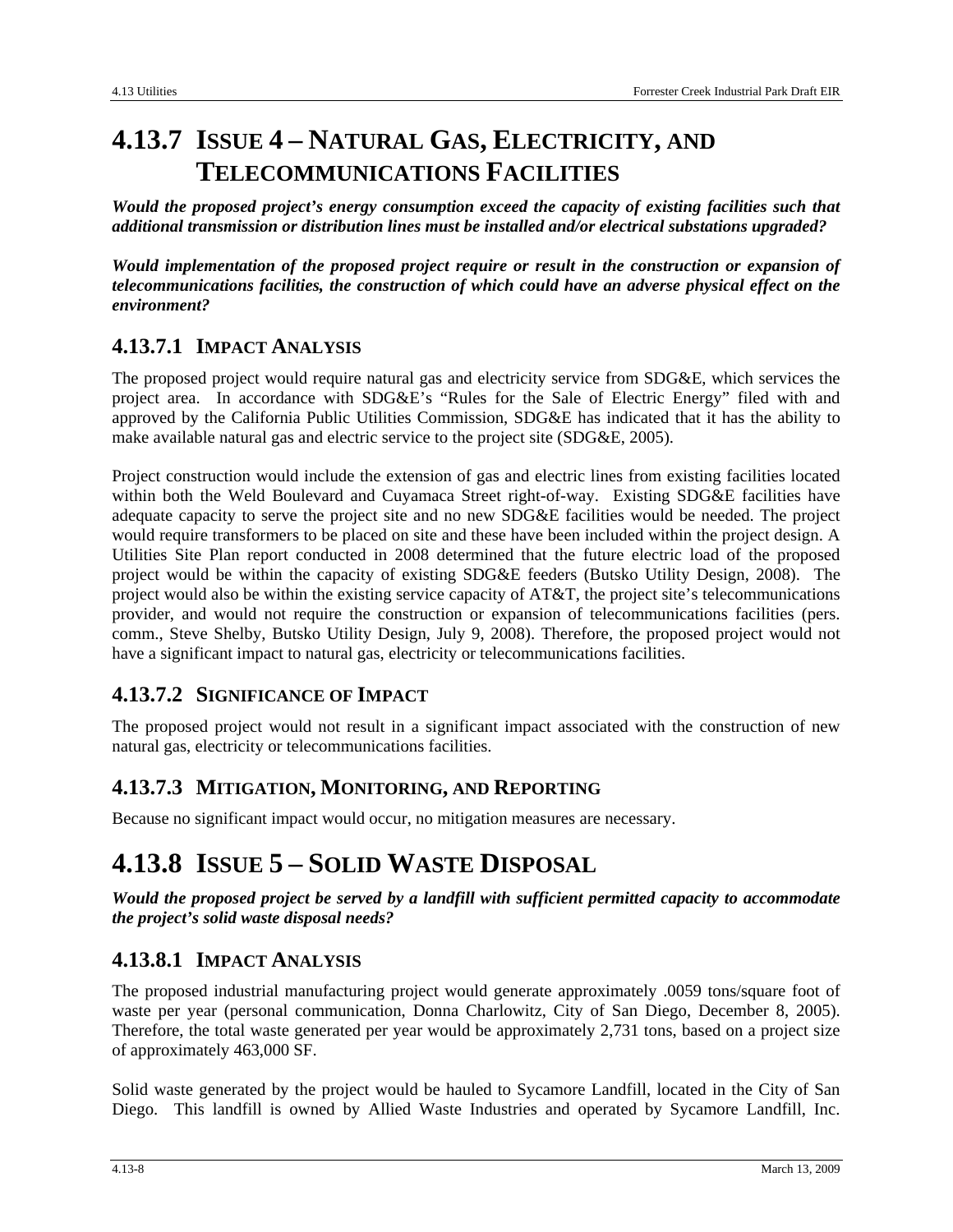Sycamore landfill has a permitted capacity of 3,300 tons per day. According to the County of San Diego's Integrated Waste Management Plan Countywide Siting Element (January 2005), the Sycamore Landfill has a remaining available capacity to accept refuse until 2017. However, on November 10, 2008, the San Diego City Council voted to approve the expansion of Sycamore landfill from an existing total capacity of 71 million cubic yards to an expanded capacity of 157 million cubic yards. In addition, daily tonnage units for solid waste would be expanded.

In order to meet the waste disposal needs of the County through 2020 and beyond, two landfill projects are currently planned that would increase the County's landfill capacity. The first landfill project is the new Gregory Canyon landfill. This landfill would be located off of SR-76 near Fallbrook and, if permitted, would provide an additional 33.4 million tons of landfill capacity in the County. This project is currently under environmental review. The second landfill project is the phased expansion of the existing Sycamore Landfill. This project was approved by the San Diego City Council November 10, 2008. The City Council voted to approve the expansion of Sycamore landfill from an existing total capacity of 71 million cubic yards to an expanded capacity of 157 million cubic yards. In addition, daily tonnage units for municipal solid waste would be expanded from the currently permitted 3,965 tons per day up to 13,000 tons per day in 2025. Therefore, it is anticipated that adequate landfill capacity is currently available and would continue to be available in the future for the solid waste disposal needs of the proposed project.

# **4.13.8.2 SIGNIFICANCE OF IMPACT**

The proposed project would be served by a landfill with sufficient permitted capacity to accommodate the project's solid waste disposal needs. Therefore, no impact would occur.

#### **4.13.8.3 MITIGATION, MONITORING, AND REPORTING**

Because no impact was identified, no mitigation is required.